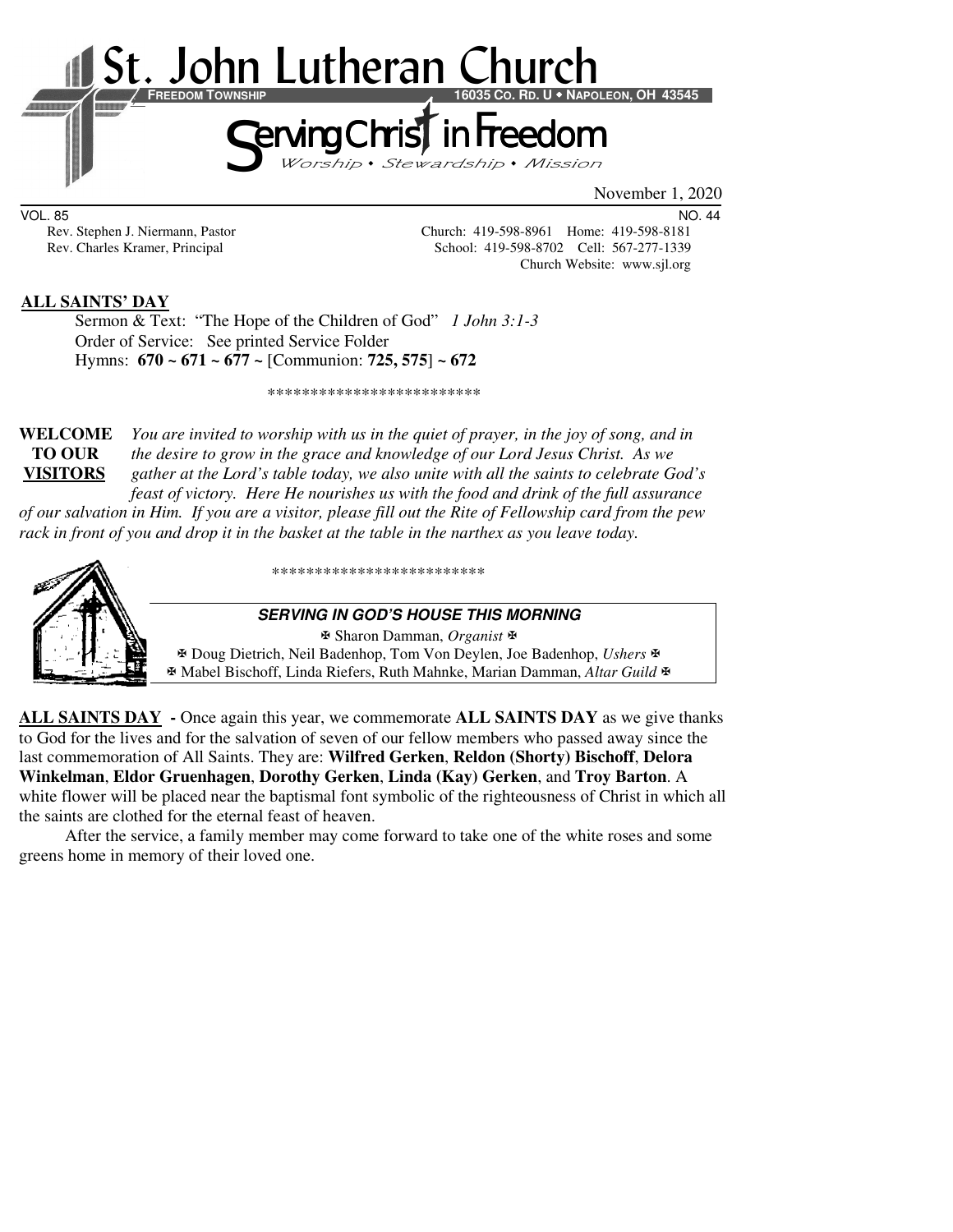|        |                | In God's House This Week<br>Online church calendar: https://74058984.view-events.com |  |  |
|--------|----------------|--------------------------------------------------------------------------------------|--|--|
| Date   | Time           | <b>Activities</b>                                                                    |  |  |
| Today  | 9:00 AM        | All Saints Sunday & Communion Service                                                |  |  |
|        | 10:20AM        | <b>Adult Bible Study</b>                                                             |  |  |
| Tues.  | 8:35 AM        | <b>School Chapel</b>                                                                 |  |  |
|        | 6:00 PM        | <b>School Board Meeting</b>                                                          |  |  |
|        | 7:00 PM        | <b>Stewardship Board Meeting</b>                                                     |  |  |
| Wed.   | $6:15$ PM      | Jr. High Confirmation Class ( <i>until 7:30 PM</i> )                                 |  |  |
| Thurs. | <b>7:00 PM</b> | <b>Thursday Evening Worship</b>                                                      |  |  |
|        | 9:00 AM        | <b>Worship Service w/Communion following</b>                                         |  |  |
| Sun.   | 10:20AM        | <b>Adult Bible Study</b>                                                             |  |  |
|        | 11:30AM        | Drive-thru BBQ Chicken Dinner (see bulletin note)                                    |  |  |
| Mon.-  | 7:30 AM        | Morning Meditations, WONW 1280 AM                                                    |  |  |
| Sat.   |                | Speaker: Rev. James Fundum - Immanuel Lutheran - Hamler                              |  |  |

## **FOR THOSE LISTENING FROM THE PARKING LOT**

**Pick up your bulletin and service by driving through the carport before worship** 

**You can give your offering to the deacon at the same time** 

**Tune your FM radio to 87.7** 

### **Drive-thru Communion after worship under carport**

### **MATTERS FOR PRAYER** – Please keep these people in your prayers:

- Shut-Ins: *Norma Damman, Renetta Homan,* and *Lester Rabe*
- *Melba Elling, Lorna Von Deylen*, and *Ruth Mahnke*, at Genacross Lutheran Home
- *Evelyn Rohrs,* at Assisted Living Genacross Lutheran Home
- *Harold Behrmann,* at Fulton Manor, Wauseon
- *Donald Badenhop,* at Vancrest Nursing Care Facility, Holgate
- *Donald Landry,* residing at the Ohio Veteran's Home, Sandusky
- Armed Services: *Justin Atkinson, Jason Rohrs*, *Emily Schroeder, Connor Gerken, Seth Handy, Jared Dishop*
- *Sue Hurst, Rev. Logan Scheiwe,* and *Bev Nelson,* for health concerns related to cancer
- *Rev. Robert Nemoyer,* who is in physical rehab at Evergreen Manor Montpelier to regain strength after recent falls.
- *Leona Durham,* recovering from recent cancer surgery
- *Annetta Rosebrock,* for health concerns and now recuperating at Genacross Lutheran Home
- *Rosie Leonard,* for seizure activity that has begun again due to medication changes

**COVID-19 MEASURES –** The two most important things we can do to prevent the spread of viruses are 1) social distancing, and 2) wearing a mask when entering and exiting the building, and when singing or speaking. Masks can be removed during longer periods of listening, such as Scripture readings, sermon, prayers, etc.

**FUNERAL HELP**: If you would be interested and willing to donate food (*salads/desserts*) or to help serve at funeral luncheons, please sign the sheet on the narthex table. Thank you in advance!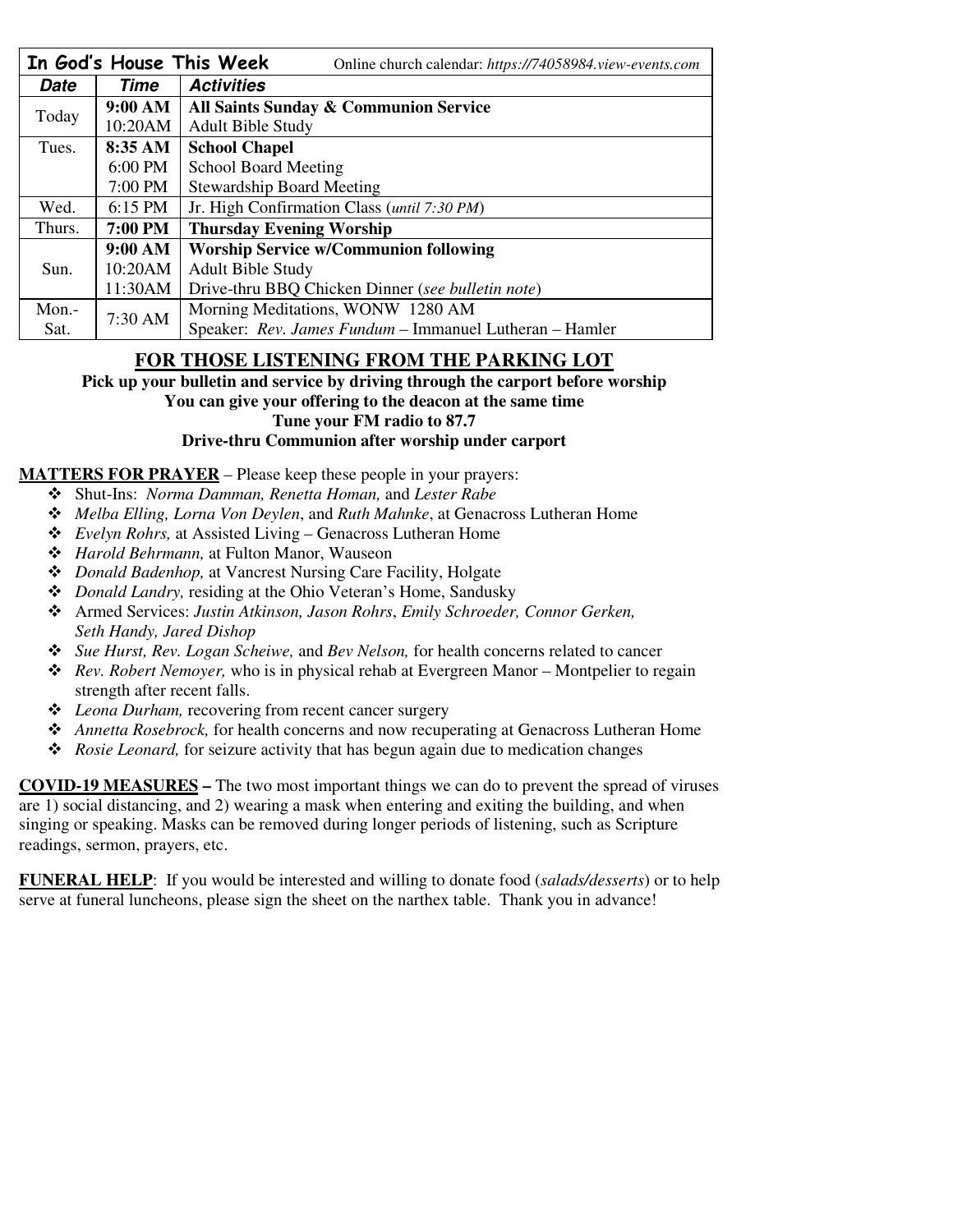# **BIBLE STUDY TODAY POLITICS IS DRIVING ME CRAZY!**

With every election cycle, the rhetoric becomes overpowering. We hear it in the national news. We read it on social media. Sometimes the discussions are balanced and informative. Sometimes they are mean-spirited and inaccurate. Sometimes they instill hope. Sometimes they incite fear or anger. Sometimes they promote an agenda that is very obviously contrary to God's Word and will.

**What can a Christian do?** How does a Christian view politics? How does a Christian respond to the present political climate? How can a Christian find



hope even when he or she is overwhelmed with the thought, **"Politics is driving me crazy!"?** This Bible study offers a note of hope as it reminds us that God has absolute rule over all things. **Join us TODAY in the north end fellowship hall.**

**SOAR WITH THE EAGLES FUNDRAISER:** In lieu of the Soar with the Eagles event this year, the School Board is hosting a drive-thru BBQ Chicken Dinner on Sun., Nov.  $8<sup>th</sup>$  from 11:30am – 2pm at the school. Payment is made when picking up your order. Payment by check payable to St. John Lutheran School.

**THE PARABLES IN MATTHEW 13**… The Word of the Lord Endures Forever is a daily, 15 minute, verse-by-verse, Bible study podcast. It's hosted by *LCMS Pastor Will Weedon* and produced by Lutheran Public Radio in Collinsville, IL. Pastor Weedon will be leading a study this week on The Parables of the Mustard Seed and the Yeast; The Parable of the Weeds; The Parables of the Hidden Treasure and the Pearl; and The Parable of the Net. You can listen on-demand at thewordendures.org, the LPR mobile app and your favorite podcast provider.

**POINSETTIA SALE BEGINS!** The poinsettia sale for Christmas is now underway, and yellow order forms are inserted in today's bulletin. **The deadline for ordering is Sun., Nov. 15th .** The cost is \$8.00 per plant. You may put your order form and check payable to *St. John Lutheran School* in the box on the narthex table. Be sure to fill in the line, *"In Loving Memory of"* or *"In Honor of"*. This information will be published in the church bulletin as an insert the Sunday the poinsettias are placed in the sanctuary.

**BULLETIN STUFFER VOLUNTEERS:** Want to get involved? Why not try volunteering to help with stuffing the bulletins for worship services. It's not too difficult and can be done either at church or in the comfort of your own home. The bulletins are pre-folded. If anyone is willing to donate a little time toward stuffing bulletins, we are looking for about 11-12 couples/families to sign up for this task. If you feel you would like to give this a try, there is a signup sheet on the narthex table. You can even pick the month(s) that work best for you. We can accommodate your busy schedules. *NOTE: If you have stuffed bulletins in the past year, thank you for your service. We ask that you please sign up again and choose your month. You can also call Lori Langenhop at 419-598-8151 or email her at lahop@bright.net.* 

**IF YOU'RE EVER IN A PINCH** and could use a little help, the *Good Neighbor Fund* is there to assist you too! Please don't be bashful about asking – everything is strictly confidential. Just give Pastor Niermann a call, and we'll see what we can do!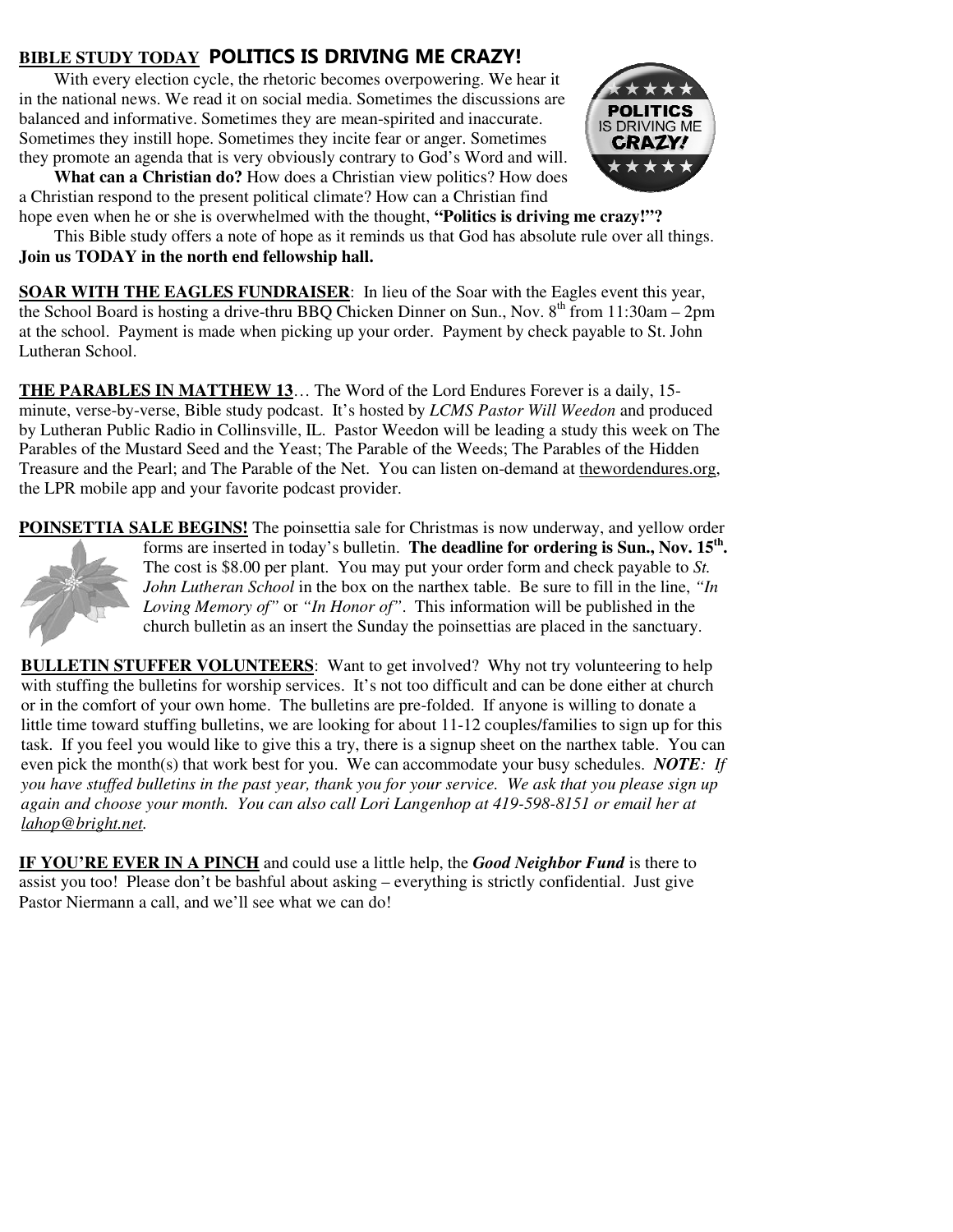**CHRISTMAS CHILDREN'S SERVICES 2020 –** Covid has interrupted many events and traditions, and the same will unfortunately be true this Christmas at St. John. To assure proper social distancing in the sanctuary, the traditional *Christmas Children's Service* and the *Christmas Eve Candlelight Service* will each have to be split into two services. The schedule for Christmas will be as follows:<br>Suppose Children's Service: **Pressheel thru Crode 2** 

| Sun. Dec. 20 6:00 pm  | $7:30 \text{ pm}$ | Younger Children's Service: Preschool thru Grade 2<br>Old Children's' Service: Grades 3 thru 8 |
|-----------------------|-------------------|------------------------------------------------------------------------------------------------|
| Thur. Dec. 24 6:00 pm | $8:00 \text{ pm}$ | Early Christmas Eve Candlelight Service<br>Later Christmas Eve Candlelight Service             |
| Fri. Dec 25           | $9:30 \text{ am}$ | <b>Christmas Dav</b> Festival Service                                                          |

 **Plans for the children's services are now underway.** Parents, please respond promptly when we reach out to determine which children will be participating in the *Children's Christmas Services.* We of course encourage every child to take part in these services as a wonderful way for them to hear and learn again of God's greatest gift to mankind, His only-begotten Son!

| <b>FINANCIAL FACTS: Home Fund</b> |                                       | Synod & Missions | <b>Building Fund</b> |
|-----------------------------------|---------------------------------------|------------------|----------------------|
| Weekly Need                       | \$9,792.78                            | \$500.00         | \$961.54             |
| Rec'd 10/25/20                    | \$6,258.29                            | \$155.00         | \$915.00             |
|                                   | $\textbf{ATTENDANCE:}$ Thursday – 37; | Sunday $-85$     |                      |

## **THREE WAYS TO GIVE AN OFFERING**

- Deposit your offering in the narthex when you come to worship, or if you're listening to the FM broadcast, give your offering to the usher or deacon when they hand you your bulletin.
- Use the '**Give Now'** online giving page a link (the blue button) is on our website.
- Mail your offering to the church.

**FURNISHINGS FOR OLD SCHOOL RENOVATION EAST ROOM** – Thank you to everyone who has given gifts for furnishing the new facility in the old school. So far we have enough funds to purchase the tables and chairs for the east room. All of the tables and some of the chairs are now in place, and we are ready to begin using the east room on a limited basis. Once all the chairs have arrived, we can begin using that room for events up to approximately 50 people.

• We are still receiving gifts for the purchase of two large TV's to be mounted on the walls in each of the two main rooms. Gifts may be included with your regular offering (make a notation on your envelope), or deposited into the clear box marked "Old School Furnishings" located on the narthex table (special envelopes for your gift are available).



**DECORATING FOR CHRISTMAS**: The School Board would like to ask for volunteers to help decorate the sanctuary this year. They will be putting up decorations on Tues., Dec.  $1<sup>st</sup>$  prior to School Board meeting that night. Please consider giving an hour or two of your time to help with this project. Hoping to have good participation this year!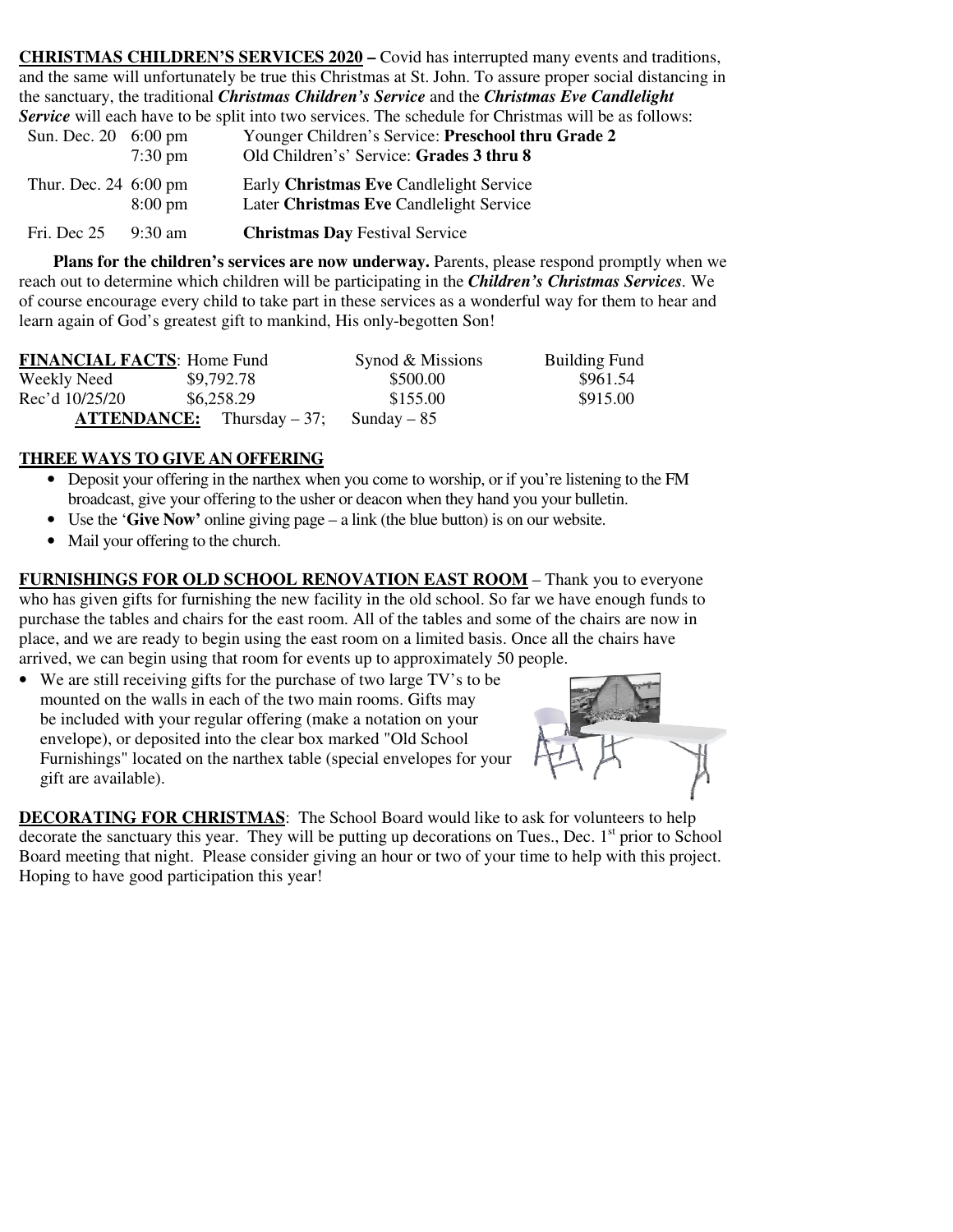#### **REDEDICATION AND NAMING THE "NEW" OLD SCHOOL** – At its last meeting the Church Council decided two things related to our "new" facility across the road;

- 1. **The building should be rededicated** to reflect its new ministry function. The Council chose to rededicate on **Sunday, Dec. 6** (*the Sunday following the 102nd anniversary of the building's dedication as a school on Sunday, December 1, 1918*).
- 2. **The building should have a name** instead of "the old school." There are good reasons to name a building. A name gives a building personality and identity, making it easier to reference in publicity and scheduling (*i.e. can we even imagine the Empire State Building without its name*). A name can identity a building's purpose (*i.e. "One Government Center" in Toledo*). Building names can also honor individuals (*i.e. St. John Lutheran Church*). Some building names are easily reduced to acronym nicknames (*the 'Mariott Activities Center,' known as 'the MAC.*')

**The council would like to solicit possible names from the congregation.** If you have an idea for naming our new facility, please write your suggestion on a piece of paper and place it in the appropriate box on the narthex table.

### **OPTIONS FOR HOLY COMMUNION DURING COVID -** During this time of pandemic, we are making Holy Communion available in the following ways:

• **Thursday evening Communion services** prior to first and third Sundays

• **First and Third Sundays each month** – in the Sanctuary, and drive-thru after the service



• **Second Sundays** – after the service in the sanctuary

**Please note – Drive-thru Communion is on the first and third Sundays for those who have participated in the Divine Service from the parking lot.** 

**PLANS FOR ADVENT AND LENT DURING COVID** – The Elders, Church Council and pastor have put together a plan for Advent and Lent during this time of pandemic. Instead of eliminating the Thursday service and having to split the Sunday service (for the sake of appropriate distancing), it has been decided instead…

- **to maintain the Thursday evening services** through the school year, which will continue to be the same service as the following Sunday;
- **to eliminate the traditional Advent and Lent Wednesday evening services**;
- **to receive door offerings at Thursday and Sunday services during Advent and Lent** as a substitute for the traditional mission and benevolence offerings we usually receive at our midweek services. The Stewardship Board will prepare the list of missions and benevolences offerings.

God willing, these plan will be in place for this year only, and we can return to our normal schedule the following year.

**CHRISTMAS CARDS**: Check out the table in the hallway by the cry room! The Women of Freedom have put out their boxed Christmas, sympathy, birthday, and all occasion cards for sale. The dish cloths are also available and be sure to check out the display board to see if you are interested in purchasing any cutlery items such as: Paring Knives, Stubby Butcher Knives, Pie Servers, Vegetable Peelers, Slicer Knives, Granny Forks, Carving Forks, Pizza Cutters, Tomato Slicer, and Small Spatula. Contact *Mabel Bischoff*, *Lois Rosebrock*, or *Karan Niebergall* if you would like to see or purchase any of these items.